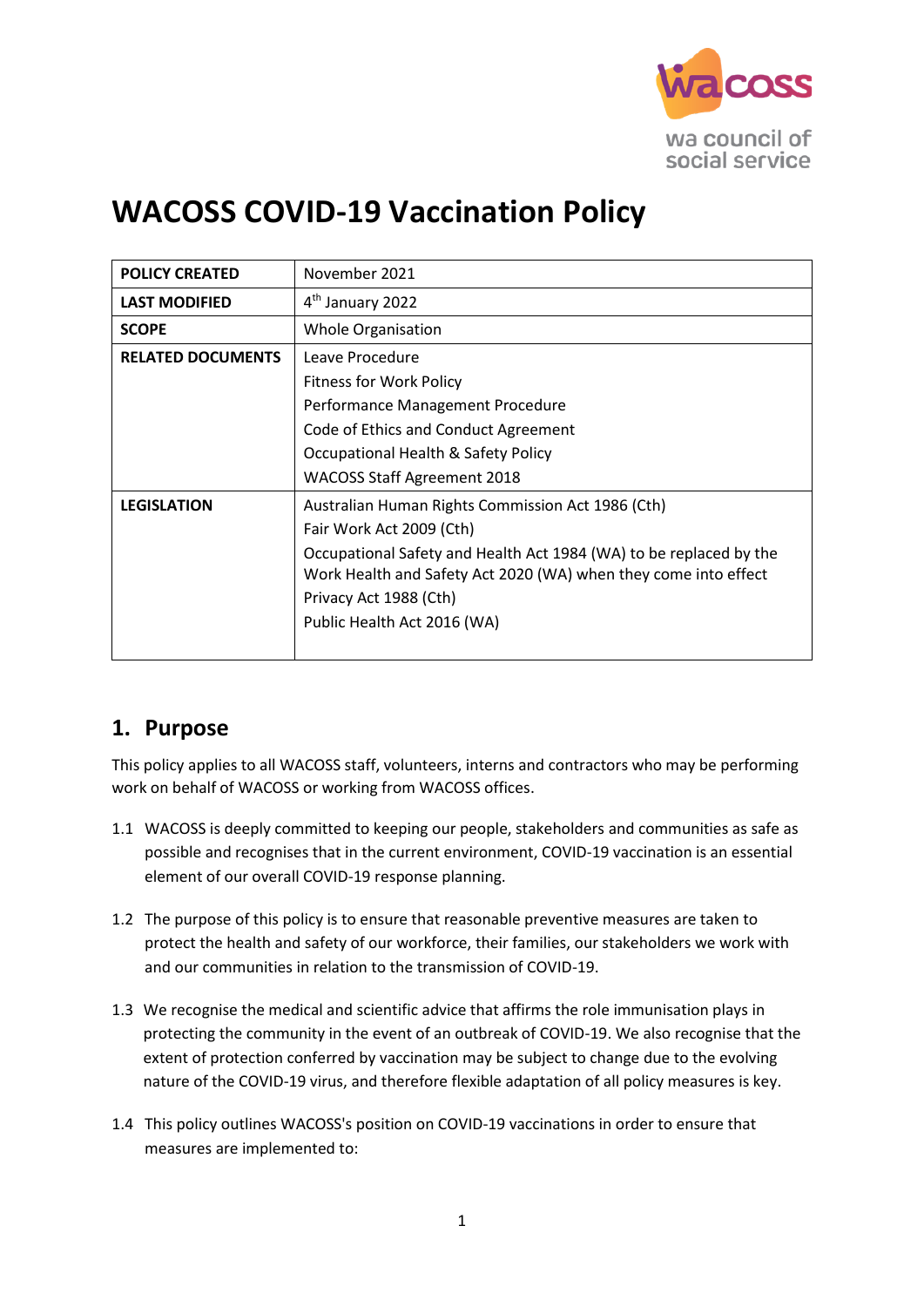- 1.4.1 comply with any applicable Public Health Orders, legislation or regulations;
- 1.4.2 mitigate risks to health and safety of all staff who need to attend WACOSS's premises and stakeholder sites;
- 1.4.3 mitigate risks to the health and safety of persons who come into contact with WACOSS as part of their work; and
- 1.4.4 be consistent with current Commonwealth and State health messaging regarding the national COVID-19 vaccination program, including content found on State and Commonwealth Department of Health websites.

#### **2. Definitions**

In this policy, the following terms have the meaning as set out below:

**Approved Vaccine** means any COVID-19 vaccination that has been registered or provisionally registered for use in Australia by the Therapeutic Goods Administration.

**Booster vaccination requirements** means whether a vaccination directed person has complied with the booster vaccination requirements or whether they are an exempt person.

**Fit for work** means that an individual is in a state (including physical, mental, and emotional) which enables them to perform the inherent requirements of their role in a competent manner which does not compromise the health and safety of themselves or others.

**Fully Vaccinated** means having obtained the Australian Technical Advisory Group on Immunisation (ATAGI) recommended dosage of any Approved Vaccine. This extends to obtaining booster vaccinations.

**Medical Exemption** means a medical exemption to an Approved Vaccine recorded on the Australian Immunisation Register and displayed on the individual's Immunisation History Statement.

**Physical health** refers to the well-being of the body and the proper functioning of an individual's internal and external body parts.

**Public Health Order or PHO** is a public health directive made under the Public Health Act 2016 (WA).

**Vaccination Certificate** is The Australian Government COVID-19 digital certificate or COVID passport. WACOSS will accept for these purposes a copy of Employee Immunisation History Statement, or alternatively a copy of their COVID-19 Digital Certificate (both of which can be obtained through the MyGov account portal).

**Workers** are individuals engaged on a monetary or volunteer basis, and includes contractors, students, interns, sub-contractors, board members, or any person serving on a WACOSS committee or in an advisory position.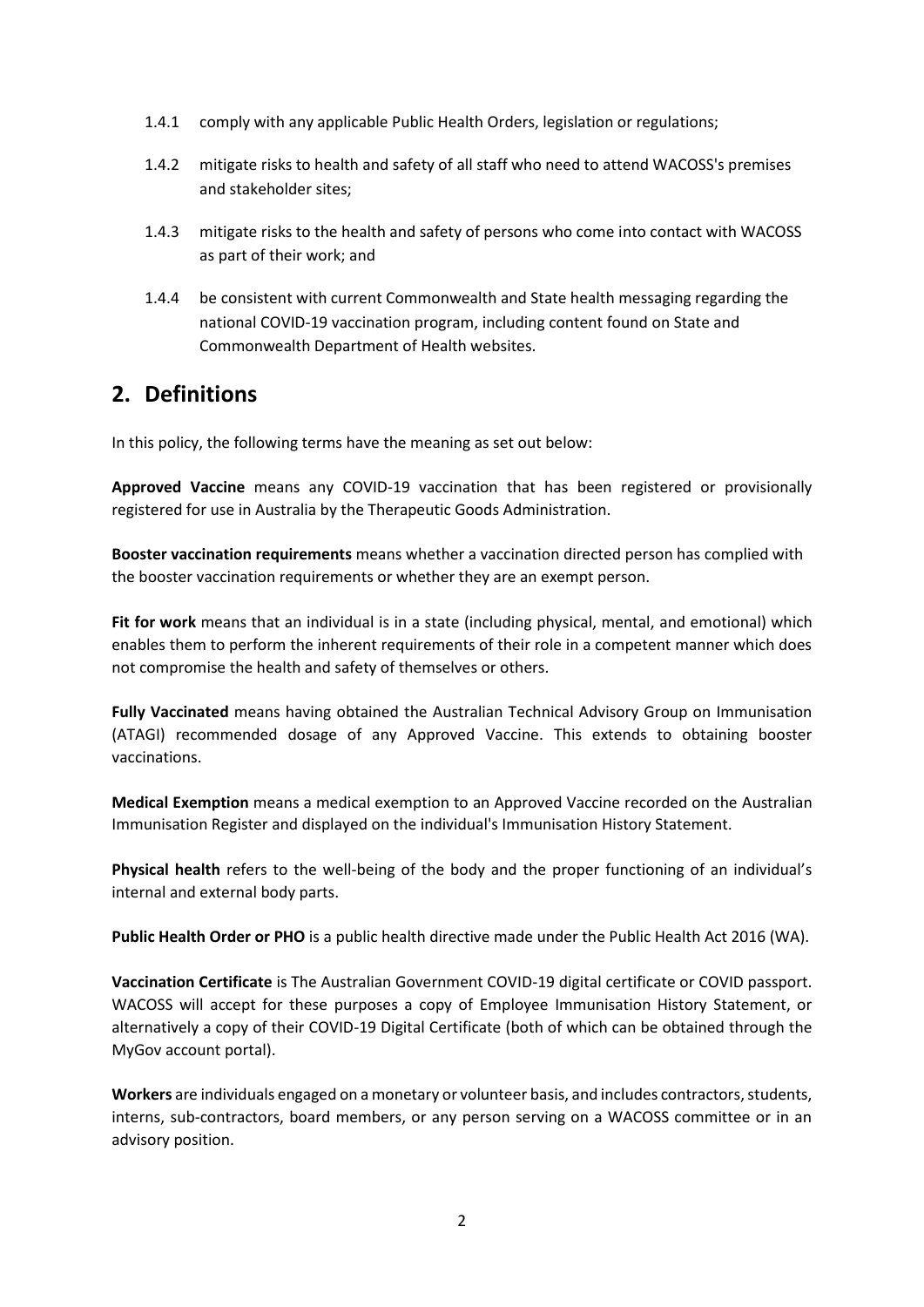**Workplace** includes any location a WACOSS employee goes, or is likely to be, within the course of their work.

### **3. Policy background and Public Health Orders**

- 3.1 There are Public Health Orders which apply to the Community Services sector which will limit the ability of unvaccinated employees to perform work at their workplaces. Although WACOSS employees are not mandated under current PHO's, a large proportion of our work is performed in collaboration with our members and sector partners who deliver direct services to vulnerable people and are mandated under PHOs.
- 3.2 Under the relevant PHOs, any sector employees, volunteers, students and interns who work at or regularly attend Care Services work sites which support vulnerable individuals or communities are required to be vaccinated by the below timeframes to work at these sites or with the vulnerable groups. Specifically, **Workers** are required to adhere to the following deadlines to access those facilities:

| <b>Tier</b> | <b>First dose deadline</b> | <b>Second dose deadline</b> | <b>Booster Vaccination</b>     |
|-------------|----------------------------|-----------------------------|--------------------------------|
| Group 1     | 1 December 2021            | 1 January 2022              | <b>From 4 Jan 2022</b>         |
|             |                            |                             | A person who has               |
|             |                            |                             | received their                 |
|             |                            |                             | second vaccination             |
|             |                            |                             | dose more than four            |
|             |                            |                             | months before 4 <sup>th</sup>  |
|             |                            |                             | Jan 2022 must have             |
|             |                            |                             | their booster                  |
|             |                            |                             | vaccination by                 |
|             |                            |                             | 12.01am on the 5 <sup>th</sup> |
|             |                            |                             | February 2022                  |
|             |                            |                             |                                |
|             |                            |                             | <b>From 4 Jan 2022</b>         |
|             |                            |                             | The person is eligible         |
|             |                            |                             | after four months              |
|             |                            |                             | from the second                |
|             |                            |                             | dose, the booster              |
|             |                            |                             | must be                        |
|             |                            |                             | administered within            |
|             |                            |                             | one calendar month             |
|             |                            |                             | of becoming eligible.          |
|             |                            |                             | From 31 Jan 2022               |
|             |                            |                             | The person is eligible         |
|             |                            |                             | after three months             |
|             |                            |                             | from the second                |
|             |                            |                             | dose, the booster              |
|             |                            |                             | must be                        |
|             |                            |                             | administered within            |
|             |                            |                             | one calendar month             |
|             |                            |                             | of becoming eligible.          |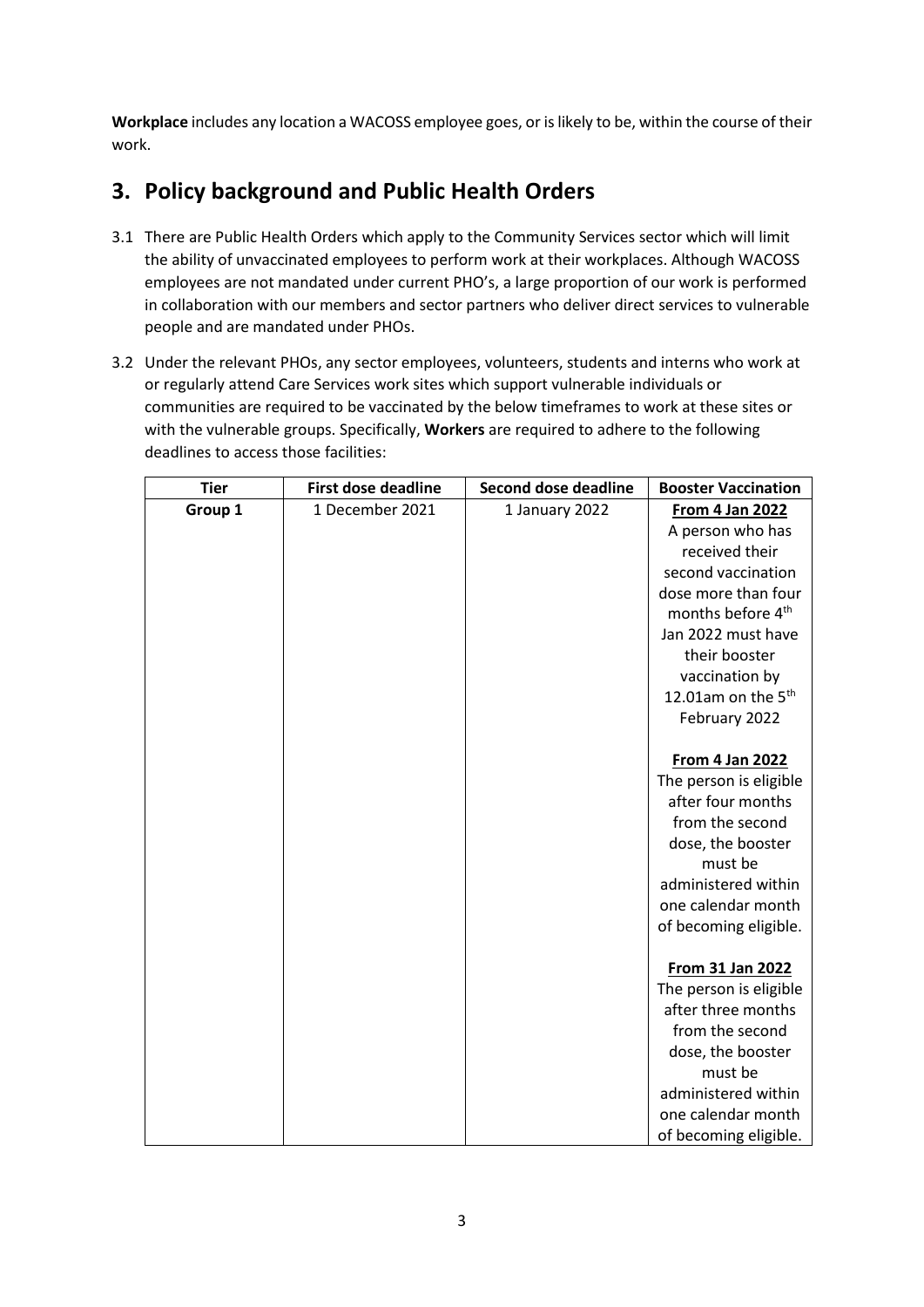- 3.3 The vaccination requirements under the WA PHOs will impact various WACOSS stakeholders, members and partners. Please read [Community Care Services Worker \(Restrictions on Access\)](https://www.wa.gov.au/government/publications/community-care-services-worker-restrictions-access-directions) [Directions](https://www.wa.gov.au/government/publications/community-care-services-worker-restrictions-access-directions) published by WA Department of the Premier and Cabinet on 8<sup>th</sup> of November 2021.
- 3.4 A vaccinated directed person is a person who has complied with the **booster vaccination** requirements. A vaccination person is eligible to receive a booster vaccination at the commencement of the Western Australian Booster Vaccination Restriction on Access) Directions. Please read [Booster Vaccination \(Restrictions on Access\) Directions]((https:/www.wa.gov.au/government/publications/booster-vaccination-restrictions-access-directions) published by WA Department of the Premier and Cabinet on 24<sup>th</sup> December 2021
- 3.5 In developing this policy WACOSS management surveyed and consulted staff to ensure the policy adhered with WACOSS's values, EBA and was fair and reasonable in our endeavours to keep the workplace safe.

#### **4. WACOSS direction to employees**

- 4.1 While the pandemic risk remains high, and as determined by public health advice for Community Care Services, workers will be required, as a condition of employment and entry to WACOSS work sites to maintain fully vaccinated status against COVID-19 unless the worker has an exemption in accordance with this policy, as set out below.
- 4.2 Full COVID-19 vaccination status is extended to include getting booster doses of the COVID-19 vaccine as per public health guidelines.
- 4.3 From the date of this policy and on a temporary basis and until WACOSS determines otherwise, only employees who are vaccinated against COVID-19 or comply with the requirements in section 6 below will be permitted to attend the Workplace, and any stakeholder premises.
- 4.3 Specifically, all Employees will be required to be vaccinated to attend the Workplace by the following timeframes:

| The first COVID-19 vaccine dose  | By 1 December 2021                                   |  |
|----------------------------------|------------------------------------------------------|--|
|                                  |                                                      |  |
| The second COVID-19 vaccine dose | By 1 January 2022                                    |  |
|                                  |                                                      |  |
| <b>Booster Vaccination</b>       | From 4 Jan 2022 - A person who has received          |  |
|                                  | their second vaccination dose more than four         |  |
|                                  | months before the 4 Jan 2022 must have               |  |
|                                  | their booster vaccination by 12.01am on the          |  |
|                                  |                                                      |  |
|                                  | 5 <sup>th</sup> February 2022                        |  |
|                                  |                                                      |  |
|                                  | From 4 <sup>th</sup> Jan 2022 - Four months from the |  |
|                                  | second dose a person is eligible. The booster        |  |
|                                  | must be administered within one calendar             |  |
|                                  | month of becoming eligible.                          |  |
|                                  |                                                      |  |
|                                  | <b>From 31 Jan 2022 - Three months from the</b>      |  |
|                                  | second dose a person is eligible. The booster        |  |
|                                  |                                                      |  |
|                                  | must be administered within one calendar             |  |
|                                  | month of becoming eligible.                          |  |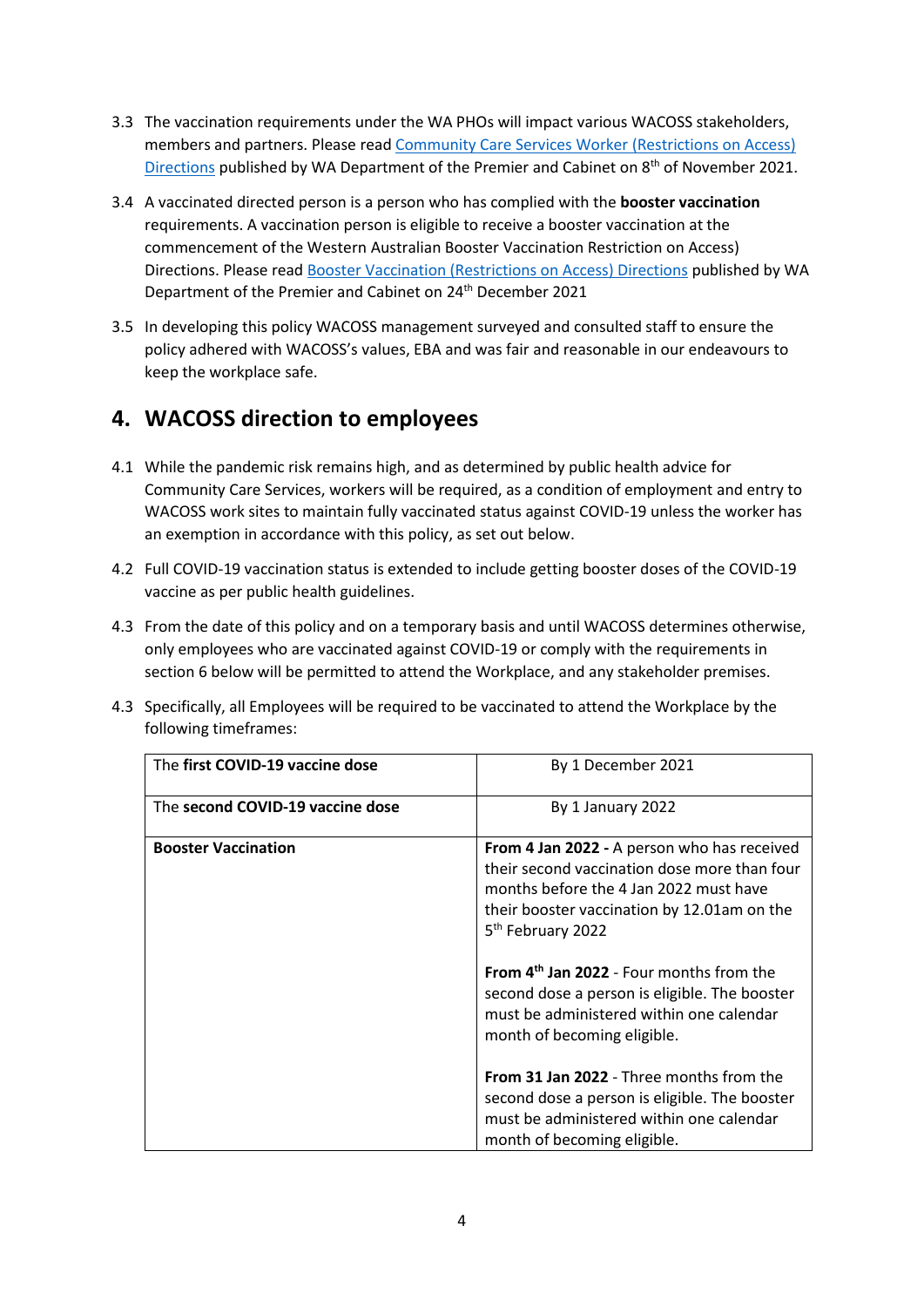- 4.4 WACOSS recognises that, generally, personal health management falls outside of employment and is an employee's own concern. However, health related matters that are determined, through risk assessment, to have the potential to impact the health and safety of Workers and others, require WACOSS to take a considered policy approach. As part of the duty of care in relation to health and safety, Workers are expected to follow these requirements.
- 4.5 In the current COVID-19 pandemic environment, WACOSS recognises the critical importance of a significant level of the population being vaccinated to reduce the spread, severity, and fatal impacts of the virus.
- 4.6 As of 1 January 2022, it will be a requirement that all WACOSS workers must have received their first and second vaccination against COVID-19 to attend our Workplaces, unless they have been granted an exemption by WACOSS in accordance with this policy.
- 4.7 As of 4 January 2022 it will be a requirement that all WACOSS workers must have received their Booster vaccinations against COVID-19 within the timeframe outlined in table 4.3 to attend our Workplaces, unless they have been granted an exemption by WACOSS in accordance with this policy.

#### **5. Evidence of vaccination and consent to disclose**

- 5.1 In order for WACOSS to permit an employee to attend a Workplace by the relevant timeframes listed above in sections 3 and 4, employees must first:
	- 5.1.1 provide evidence in the form of a Vaccine Certificate, or alternative evidence that WACOSS deems to be acceptable, of being fully vaccinated unless an exemption has been provided in accordance with this policy;
	- 5.1.2 consent to WACOSS collecting information about the employee's vaccination status and, if required by public health directions, evidence of their vaccination status; and
	- 5.1.3 consent to WACOSS disclosing the Worker's vaccination status and evidence of that status to relevant State government agencies only in the event that this is specifically required by public health directions.
- 5.2 These documents should be sighted by Manager Corporate Services and declaration signed by each employee.
- 5.3 If an employee does not provide WACOSS with evidence of their COVID-19 vaccination status and consent to collect and disclose that status, this policy serves as a direction to that employee not to attend a Workplace in line with this policy unless otherwise directed by WACOSS.
- 5.4 Prior to commencing work for WACOSS, all prospective workers are required to provide evidence of full COVID-19 vaccination or valid exemption in accordance with this policy.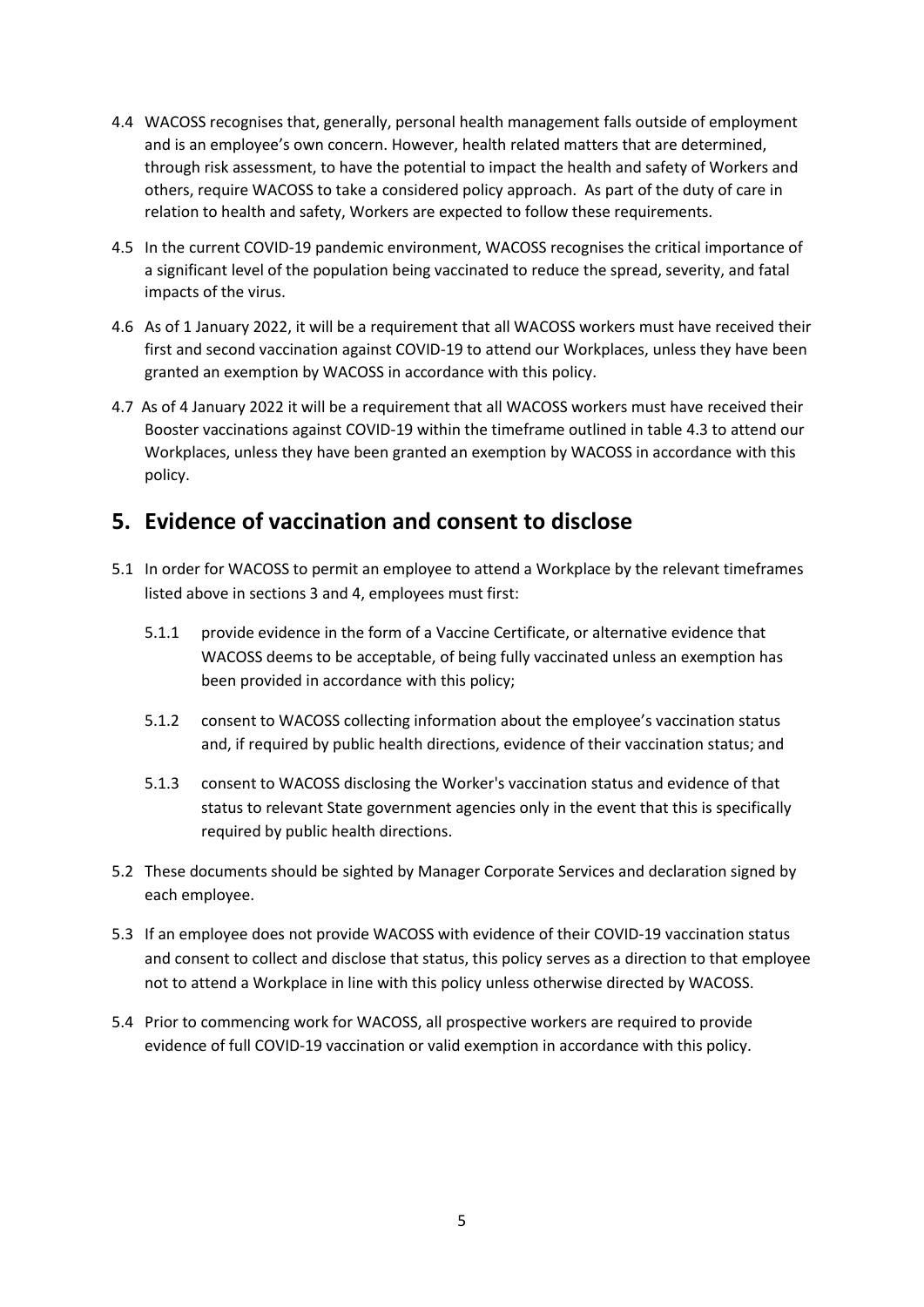#### **6. Exemptions**

- 6.1 WACOSS understands that not all workers will be able to receive an Approved Vaccine, including due to medical conditions for which there is a Medical Exemption to receiving any of the Approved Vaccines. Further information on Medical Exemptions can be foun[d here.](https://www.servicesaustralia.gov.au/individuals/services/medicare/australian-immunisation-register/what-register/immunisation-medical-exemptions)
- 6.2 Any Worker who have such a medical condition are required to provide medical evidence satisfactory to WACOSS of the medical condition and the reason for which they are unable to receive any of the Approved Vaccines.
- 6.3 Any medical certificate provided in this respect must be issued by a duly qualified medical practitioner with a current and valid registration and must clearly identify the medical condition and specify that the employee's medical condition gives rise to a Medical Exemption in respect of all Approved Vaccines. Where a PHO applies, exemptions can only be granted in accordance with the terms of the applicable PHO.
- 6.4 WACOSS reserves the right to contact the issuing medical practitioner to verify the authenticity of any such medical certificates.
- 6.5 Requests for an exemption will be considered by WACOSS on a case-by-case basis, with consideration given to the inherent requirements of the role, and any reasonable adjustments that may be made, as well as any applicable PHOs to the employee's role.
- 6.6 In order to ensure the health and safety of employees at WACOSS's workplaces, individuals granted an exemption may be subject to conditions or restrictions related to their job, facility access and/or safety requirements (e.g., masking, tests etc).
- 6.7 In the limited instance of an exemption being provided which is not on the basis of medical grounds, employees who are not fully vaccinated against COVID-19 will not be entitled to COVID-19 related additional benefits like COVID-19 Leave.

#### **7. Confidential Register**

- 7.1 Any information provided to WACOSS in accordance with this policy will be treated confidentially, and will be used only for ensuring compliance with this policy.
- 7.2 WACOSS will keep a confidential register of the vaccination status of all employees and volunteers who are required to have an immunisation. Any employee will be able to view the information we hold on their vaccination status upon request.
- 7.3 Any employee who provides information to WACOSS in accordance with this policy is expected to provide accurate and truthful information. Failure to do so will be considered serious misconduct and may result in termination of employment.

#### **8. Assistance**

8.1 WACOSS understands that some workers and community members may have a hesitancy to vaccinate on the advice of medical and government orders due to historical injustices. While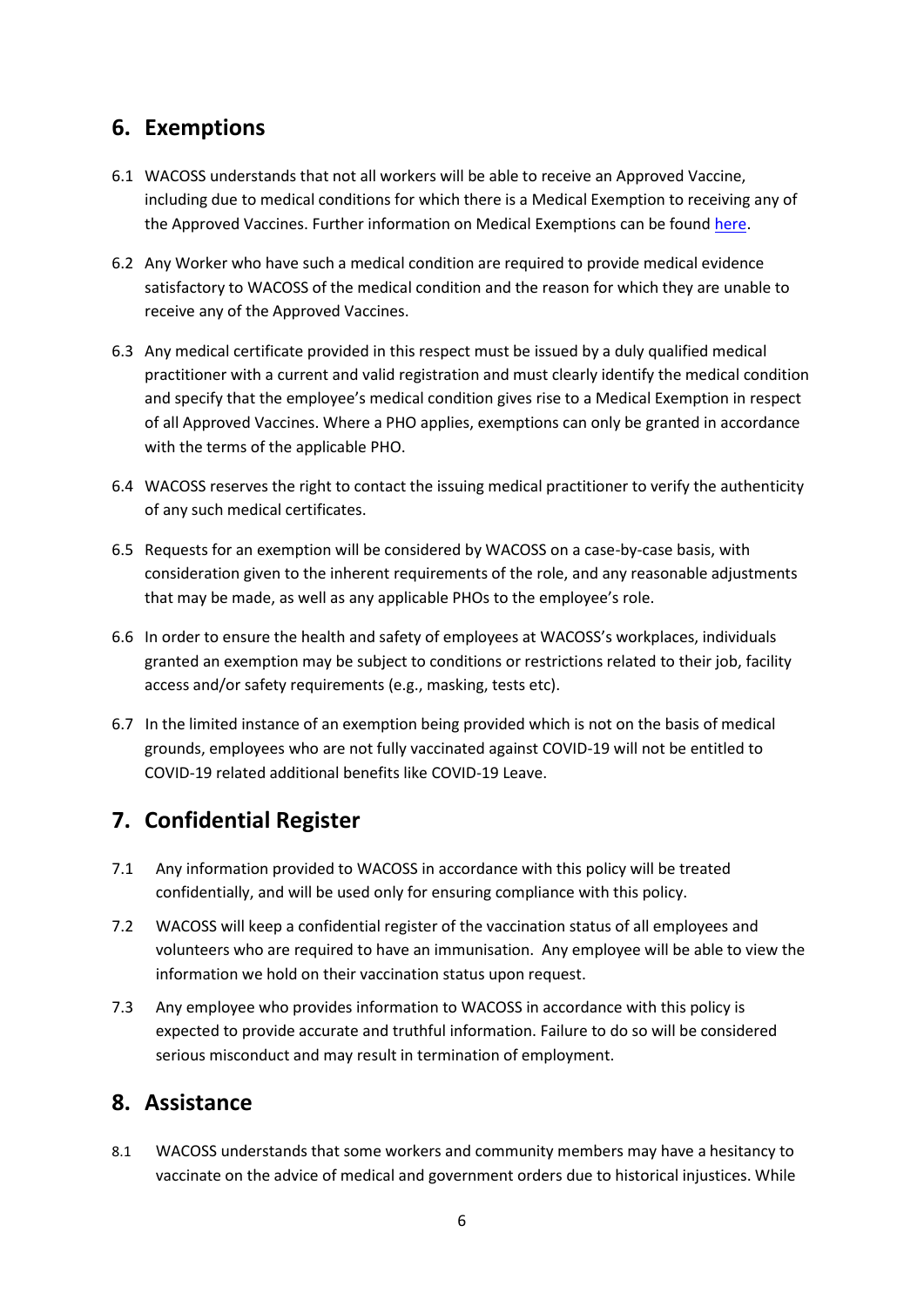WACOSS is deeply empathetic to these institutional impacts, we are committed to ensuring the safest possible work sites and communities

- 8.2 WACOSS will assist a worker to access accurate and culturally appropriate advice regarding vaccines via:
	- A support person
	- A community or cultural leader or consumer peak body who champions vaccination; and
	- Providing access to the WACOSS Employee Assistance Program.

Workers can also use widely available resources such as

Online: [www.rollup.wa.gov.au](http://www.rollup.wa.gov.au/)

Or

#### Call 13 COVID (13 268 43)

- 8.3 WACOSS will provide access for up two days unpaid leave for the purpose of seeking counsel and support on COVID-19 vaccinations. Additional unpaid leave can be considered on a case-by-case basis.
- 8.4 Assistance may include amending working times while being mindful of needs and disruption to work requirements
- 8.5 Workers may use ordinary working hours to be vaccinated. Workers are to record the time taken as ordinary working hours on their timesheet
- 8.6 Personal leave (if part-time or full-time employee) may be used to support recovery from any vaccine side effects. Should full-time or part-time employees not have sufficient personal leave available, consideration of additional support may be given on a case-by-case basis.

#### **9. Compliance**

- 9.1 WACOSS will take all reasonable and pro-active steps to ensure staff are fully informed and supported to be fully vaccinated.
- 9.2 WACOSS will issue a letter to employees regarding our intent to implement the policy and provide a copy of the policy with the letter
- 9.3 Employees of WACOSS who refuse to be vaccinated or provide evidence of vaccination and do not have an approved medical exemption, the following steps may apply:
	- A 1 on 1 conversation with your line manager (with a support person of the employee's choice if required)
	- Explore taking extended personal leave
	- Explore taking extended unpaid leave
	- Discussing a change in specified duties
	- Discuss if the person's duties can be successfully carried out at home